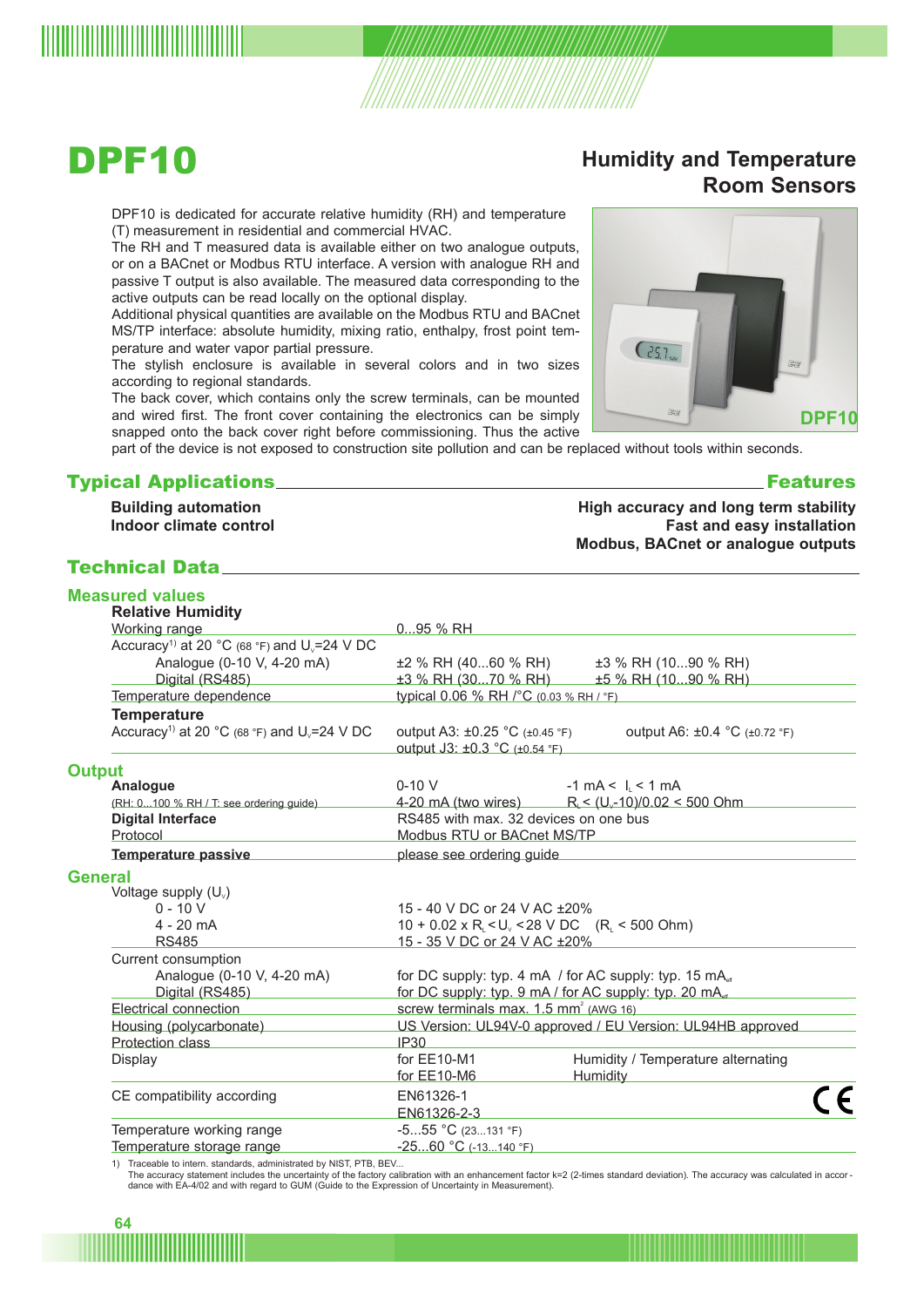

### Connection Diagram



**Screw terminals appropriate for daisy-chain wiring**

**Enclosure** 



#### **Dimensions:**

EU: W x H x D = 85 x 100 x 26 mm  $(3.3 \times 3.9 \times 1")$  $\underline{US:}$  W x H x D = 85 x 136 x 26 mm (3.3 x 5.4 x 1")

#### **Colour:**

EU-Standard, US: Front cover: signal white RAL9003 Back cover: light grey RAL7035

EU-Grey: Front and back cover: anthracite grey RAL7016

EU-Silver: Front and back cover: white aluminum RAL9006

#### Scope of Supply

- DPF10 Sensor according to ordering guide
- Mounting materials
- Test report according to DIN EN10204 2.2
- Quick user guide (for digital output only)